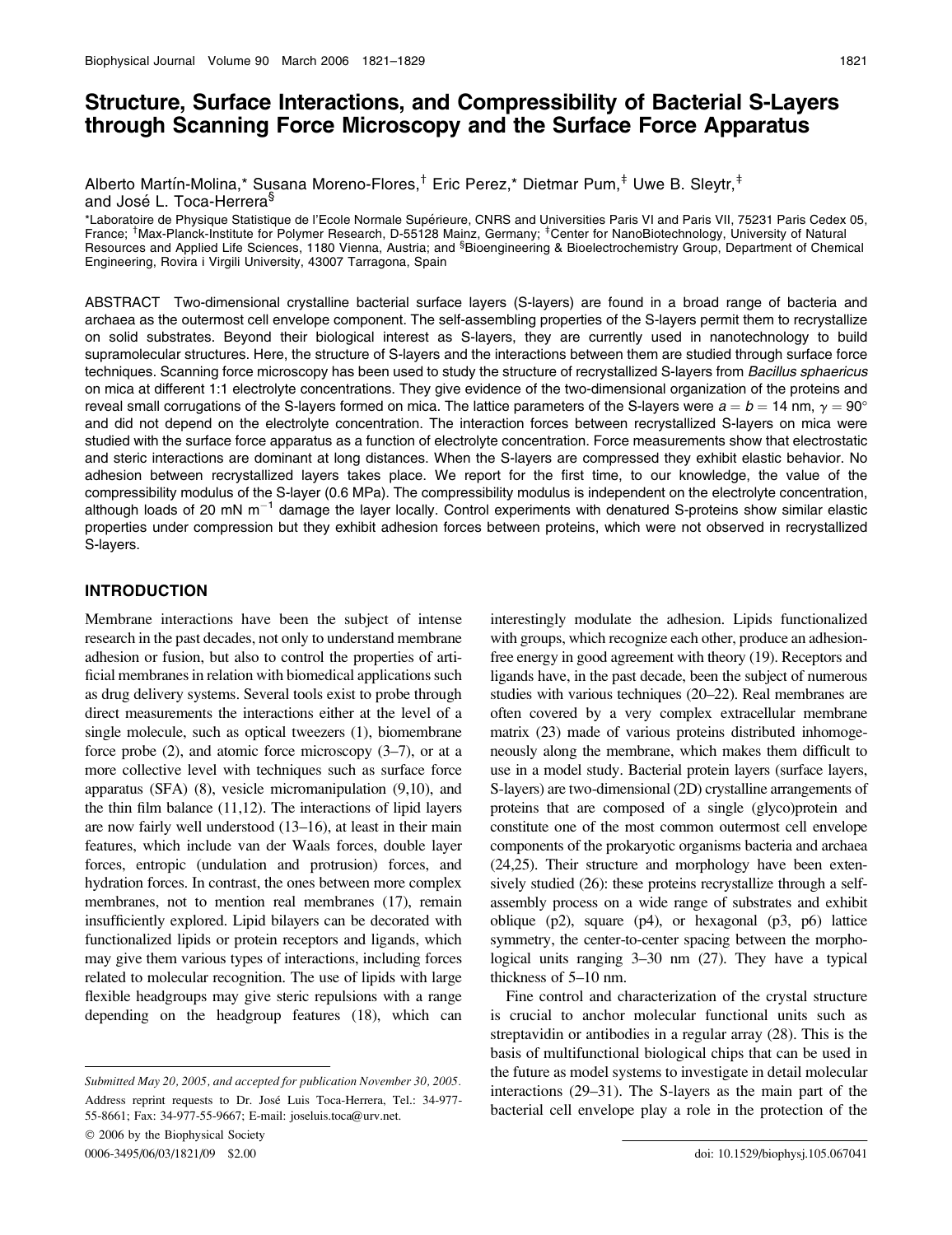organism against hostile environmental conditions. They are of major importance for cell-cell interaction and cell growth and division and should withstand expansion to keep the cell shape in archaea (25,32,33). In this work, recrystallized bacterial S-layers are used as a model system to investigate the relation between structure, stability, and interaction forces between cell walls. This is studied with the scanning force microscope and the SFA. Recently, the correlation between these techniques has been successfully used to study the stability of supported lipid bilayers (7). As a consequence, the application of both techniques to measure physicochemical properties of bacterial S-layers such as thickness, elasticity, charge density, thermal stability, and interaction forces contribute to understand the behavior of these biological systems. We report the timescale of the recrystallization process of the S-protein SbpA on mica, investigated with scanning force microscopy (SFM). The morphology of the S-layer in water at different electrolyte concentrations of  $KNO<sub>3</sub>$  was also studied via SFM. We have found that the 2D crystalline structure of the S-layer is independent of the electrolyte concentration. The thickness of the recrystallized S-layer was obtained with the SFM and found to be 13.5 nm, which corresponds to a protein bilayer (34). The interaction force between two S-layer surfaces studied by SFA in water under the same electrolyte conditions is repulsive. At separation distances between 30 and 100 nm, the interaction depends on the electrolyte concentration. Below 30 nm, the repulsive force does not depend on electrolyte concentration and the S-layers exhibit elastic behavior. No adhesion takes place between recrystallized S-layers. The mean value of the compressibility modulus of the S-layers is  $\sim 0.6$  MPa. Experiments with denatured S-layers show another repulsion regime, similar compressibility modulus, and the appearance of adhesion forces between them.

## MATERIALS AND METHODS

#### S-layers

The bacterial cell surface layer protein SbpA used in this study was isolated from Bacillus sphaericus CCM 2177. Growth in continuous culture, cell wall preparation, extraction of S-layer protein with guanidine chloride (GHCl), dyalization, and further centrifugation was done according to Sleytr et al. (35). The concentration of SbpA was adjusted with Milli-Q water (Millipore, Bedford, MA) to 1 mg  $mL^{-1}$ . This solution was used for all recrystallization experiments.

#### SbpA recrystallization

Recrystallization experiments were carried out in mini petri dishes (30 mm diameter, 5 mL volume). Mica slides of  $\sim$ 1 cm<sup>2</sup> area were immersed and kept for at least 1 h in buffer solution containing protein monomers (the minimum incubation time has been found to be 30 min, see Results). The protein/buffer volume ratio was 0.1:1 for every sample. The buffer consisted of 0.5 mM Tris-HCl buffer, pH 9, with added 10 mM CaCl<sub>2</sub>. The samples with recrystallized protein were washed with Milli-Q water before starting the experiments.  $KNO<sub>3</sub>$  (Merck suprapure) was the electrolyte used in the experiments. The water used had a specific resistivity of 18.2 M $\Omega$  cm<sup>-1</sup>

(Elgastat Maxima for HPLC unit). The mica used was high quality Ruby Muscovite. Aqueous solutions adjusted to pH 3 were prepared with Millipore water, citric acid-monohydrate (Merck, Darmstadt, Germany), and hydrochloric acid (Sigma-Aldrich, St. Louis, MO) indistinctively.

#### Scanning force microscopy

SFM images have been recorded in contact mode in water, 10 mM and  $100$  mM KNO<sub>3</sub> at room temperature using a Nanoscope III multimode (Veeco Instruments, Santa Barbara, CA). The multimode was equipped with a  $12 \times 12 \ \mu m^2$  scanner. Silicon nitride (Si<sub>3</sub>N<sub>4</sub>) cantilevers (NP-S, Veeco Instruments) with a spring constant of 0.1 N  $m^{-1}$  were used. The spring constants of the cantilevers were calculated using the thermal method (36) in water. The scan rate for imaging was  $\sim$  5 Hz (5  $\mu$ m s<sup>-1</sup> for a 500  $\times$  500 nm<sup>2</sup><br>scan area) under a constant force of 0.2.2.5 nM. The imaging force for scan area) under a constant force of 0.2–2.5 nN. The imaging force for protein resolution depends on the chosen medium: in water, forces of 1.5– 2.5 nN allowed protein resolution; meanwhile for 10 mM and 100 mM  $KNO<sub>3</sub>$ , lower forces of 0.2–1 nN were necessary to get the crystalline structure of the film. The thickness of the studied S-layers was obtained using the ''scratching'' method. Scratching of the S-layer was carried out by applying a scanning force of  $10-20$  nN at  $5 \mu m s^{-1}$  over a  $250 \times 250$  nm<sup>2</sup> area. Then, a larger region containing the damaged area was scanned under the nonwearing imaging conditions (see above). Thickness of the S-layer was computed by surface profile analysis on different positions and samples.

#### Surface force apparatus

Interactions between S-layers have been measured with a homemade SFA. This technique uses cleaved mica sheets  $(1-4 \mu m)$  thick), with back surfaces silvered, which are glued to cylindrical glass lenses with curvature radius  $R$ (2 cm in this case). The two surfaces are in a crossed-cylinder geometry and they can be moved toward or away from each other by a micrometer shaft and a differential spring system. SFA measures the force  $F$  between the mica surfaces as a function of the actual distance D between them. Here, a leaf spring is used to measure the force with an uncertainty of  $10^{-7}$  N, whereas the distance is obtained by white light multiple beam interferometry with Angstrom resolution. For a complete description of this technique, see Israelachvili and Adams (8).

The force at a particular distance between the surfaces is measured once thermal equilibrium is attained. Then, the surfaces are brought closer to each other and the procedure is repeated at the new distance. The experiment is completed when the load force between the surfaces in contact reaches a certain value (i.e., maximum load).

The distance between the S-protein layers was computed using the contact between the bare mica substrates as reference (i.e., zero distance). Two more parameters are important in this type of experiment: the delay time between two consecutive force measurements and an adequate maximum load. The former is determined by the time needed for equilibration of the SFA system at a particular distance, which is  $\sim$  45 s. Accordingly, intervals of 60 s were chosen for all experiments. To check whether the compression of S-layers can result in irreversible changes in their structure, various SFA experiments with different maximum loads (expressed as  $F_{\text{max}}/R$ ) were performed. The experimental protocol was the following: i), the surfaces were approached and pressed until  $F_{\text{max}}/R = 2 \text{ mN m}^{-1}$  before separation, ii), the same procedure was performed with an  $F_{\text{max}}/R = 20 \text{ mN m}^{-1}$ , and iii), step i was repeated for comparison. The measurements in steps i and ii were carried out twice to check reproducibility. This protocol was performed on at least two different locations within the S-layers to check their homogeneity. The experiments were repeated on different samples and done in pure water (pH  $\approx$  5.5) and in aqueous solutions of KNO<sub>3</sub> (10 mM and 100 mM).

#### RESULTS

Recrystallization and structure of an S-layer studied by SFM S-layer recrystallization on freshly cleaved mica was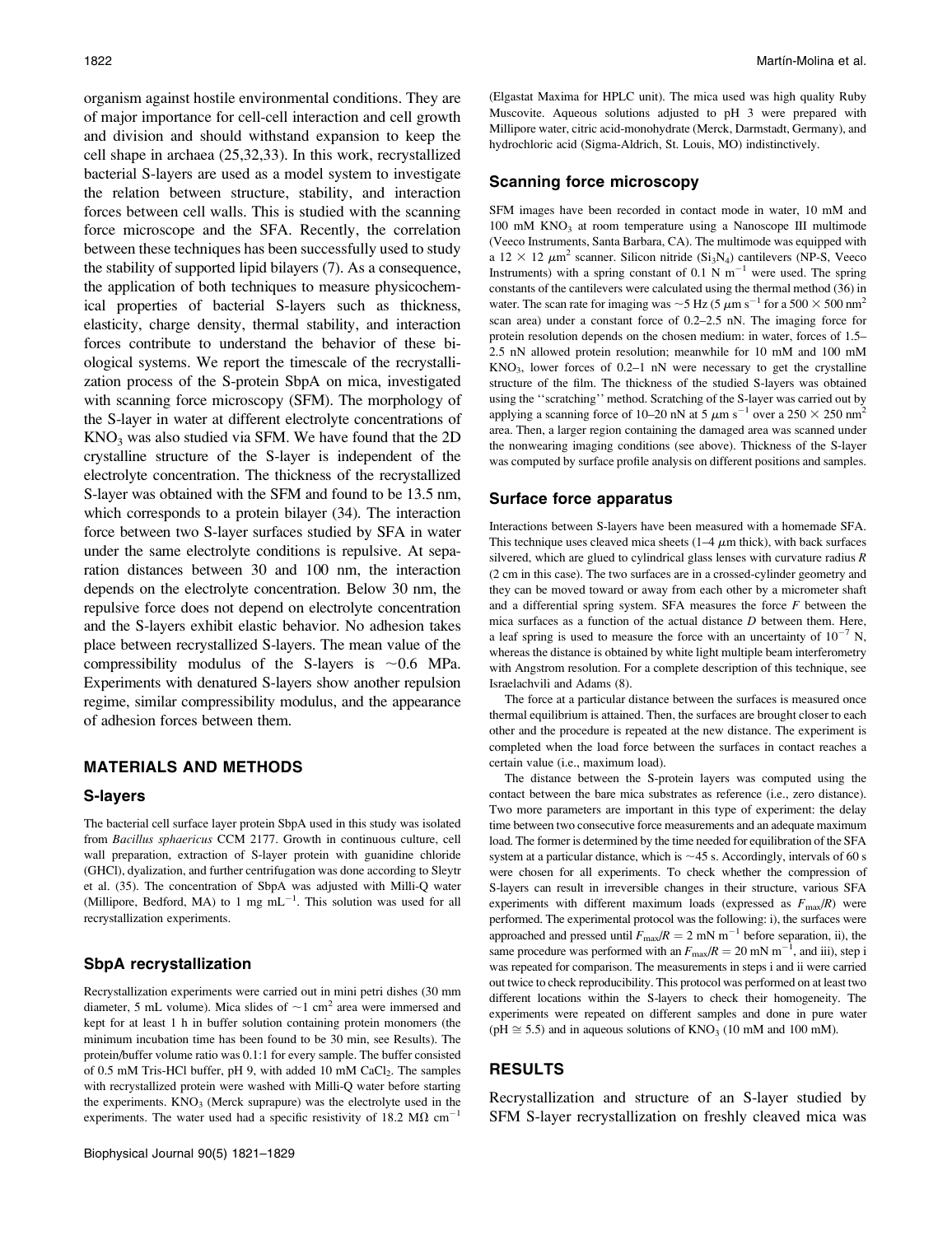monitored online using contact SFM. The SFM tip was mounted in the enclosed liquid cell on the bare mica substrate, and the cell was filled with protein solution. After stabilization, the tip was continuously scanning the same area  $(2 \mu m^2)$  on the mica substrate and images of the scanned<br>surface were sequentially recorded. Fig. 1 shows the beight surface were sequentially recorded. Fig. 1 shows the height images of the recrystallizing S-layer recorded at different times. Although after 4 min the mica seems to have some S-proteins on the surface, it is after 7 min when the first S-layer domains of size between 40 and 120 nm are clearly distinguished. The recrystallization process takes places continuously with time, and after 32 min the S-proteins cover the scanned area forming the S-layer. From this time on, the roughness (root mean square (RMS),  $R<sub>a</sub>$ ) of the S-layer remains approximately equal to 1 nm. No noticeable difference in the protein layer structure can be seen at longer times.

Fig. 2 shows  $500 \times 500$  nm<sup>2</sup> height images obtained with SFM in contact mode of S-protein layers crystallized on mica in water, 10 mM and 100 mM  $KNO<sub>3</sub>$  aqueous solutions, respectively. Two main features can be seen: the typical crystalline structure of the SbpA layer, the p4 square lattice (26), and the different crystalline domains extending over areas of  $50 \times 50 - 150 \times 150$  nm<sup>2</sup>. This is typically seen when simultaneous nucleation points are formed in the early stages of the S-protein recrystallization on hydrophilic substrates (37). Fig. 3 shows deflection SFM images corresponding to the height images shown in Fig. 2, respectively, together with the 2D Fourier transforms on depicted regions of different areas within the images *(white frame rectangles)*. The square lattice parameters obtained by 2D Fourier transformation on the periodical structures of at least two different domains within the scanned area are  $a = 14 \pm 1$  nm,  $b = 14 \pm 2$  nm for Fig. 3 a,  $a = 14 \pm 2$  nm,  $b = 14 \pm 2$  nm for Fig. 3 b, and  $a = 14 \pm 2$ 1 nm,  $b = 14 \pm 1$  nm for Fig. 3 c. Within the experimental error, these values agree with those obtained for S-layers on bacteria (26). These values also show that the 2D crystalline structure of the S-layer does not depend on the electrolyte, i.e.,



#### 6<sub>nm</sub>

FIGURE  $1 \quad (a-f)$  SFM height images obtained in contact mode on S-protein layers recrystallized on mica recorded at different self-assembling times:  $(a)$  mica, after 4 min;  $(b)$ after 7 min;  $(c)$  after 11 min;  $(d)$  after 21 min;  $(e)$  after 21 min; and (f) after 32 min. The S-layer covers the whole area after 32 min, and no significant differences between the images can be observed at later times.

 $0<sub>nm</sub>$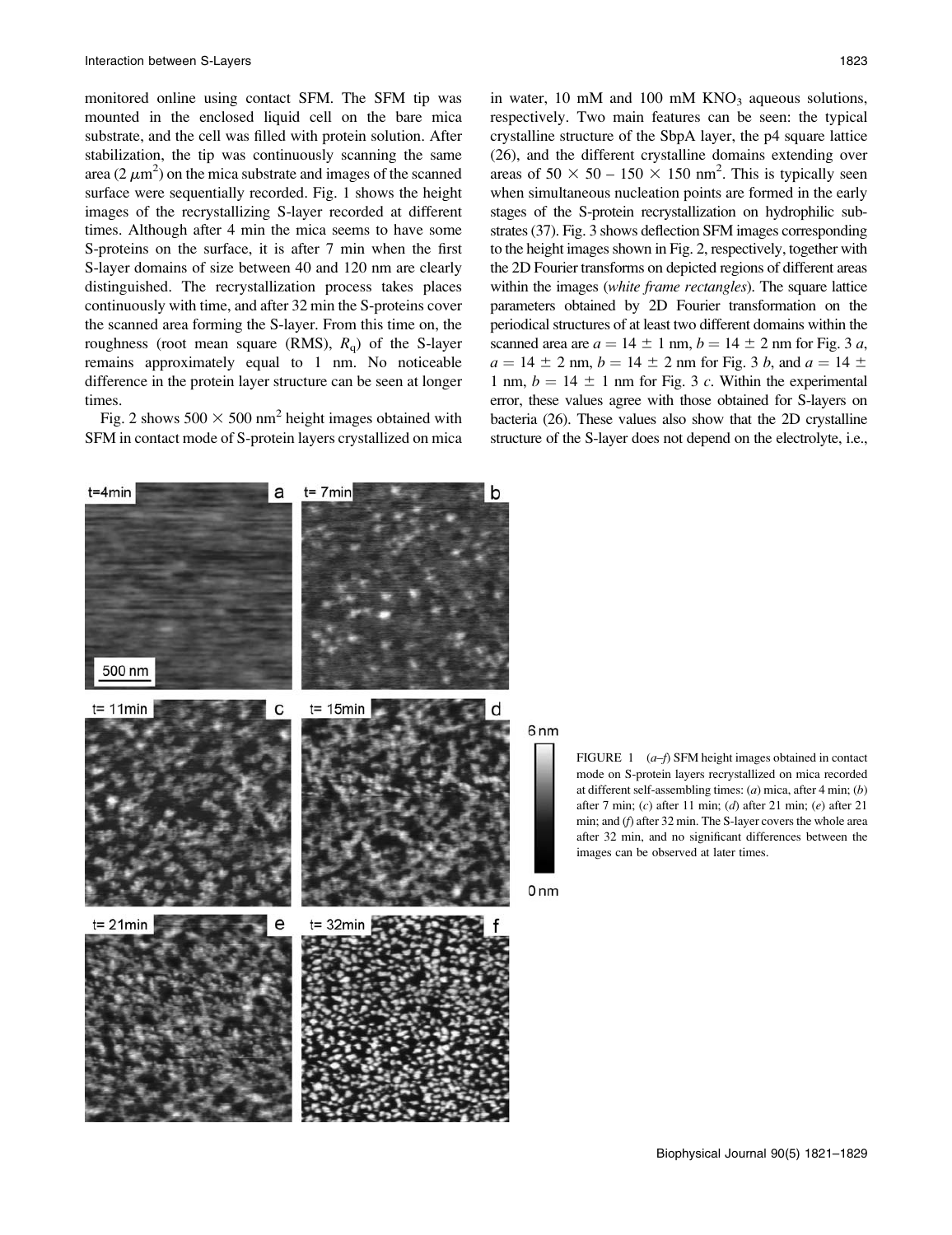

FIGURE 2  $(a-c)$  SFM height images obtained in contact mode on S-protein layers crystallized on mica. (a) pure water; (b)  $KNO<sub>3</sub> 10$  mM; and (c)  $KNO<sub>3</sub>$ 100 mM. The vertical scale is 3 nm from black to white. The images show different positions of the same sample.

the S-protein layer crystals are not altered by the presence of electrolyte concentration.

The RMS roughness  $(R_q)$  of the protein layer was found to be within a range from 0.3 nm to 0.6 nm over different samples and positions (see Table 1). S-layers were scratched with an SFM tip and subsequently imaged over a larger area to obtain the layer thickness. Care was taken to scratch with a force high enough to remove the soft S-layer without damaging the mica substrate underneath. Wear studies on bare mica show that mica is damaged by the SFM tip when the scratch force is at least 90 nN (wear is visible, with a step height of 0.3 nm in Fig. 4 b). The mechanical properties of the mica do not depend on the electrolyte.

We have found that a shear force of 10 nN is enough to remove the S-layer from the mica substrate, and the obtained S-layer thickness does not show significant differences when the shear force is increased to 20 nN. Fig. 4  $a$  shows the scratched area and the corresponding surface profile along the depicted line. It can be seen that crystalline structure is absent within the scratched area, whereas it is present in the remaining, nonscratched region. The step height of  $13.3 \pm 0.1$  nm shows the figure corresponds, therefore, to the thickness of the S-layer. Averaging over surface profiles along different lines, different scratching areas, and different S-layer samples gives a value of  $13.5 \pm 0.9$  nm. This value corresponds to one protein bilayer, and it is in agreement



FIGURE 3  $(a-c)$  SFM deflection images obtained in contact mode on S-protein layers crystallized on mica. (a) pure water; (b)  $KNO<sub>3</sub>$  10 mM; and  $(c)$  KNO<sub>3</sub> 100 mM. The vertical scale is 1 nm from dark brown to white. In lower panels, the 2D Fourier transformation corresponds to each domain within each image. Note the halo corresponding to the network periodicity.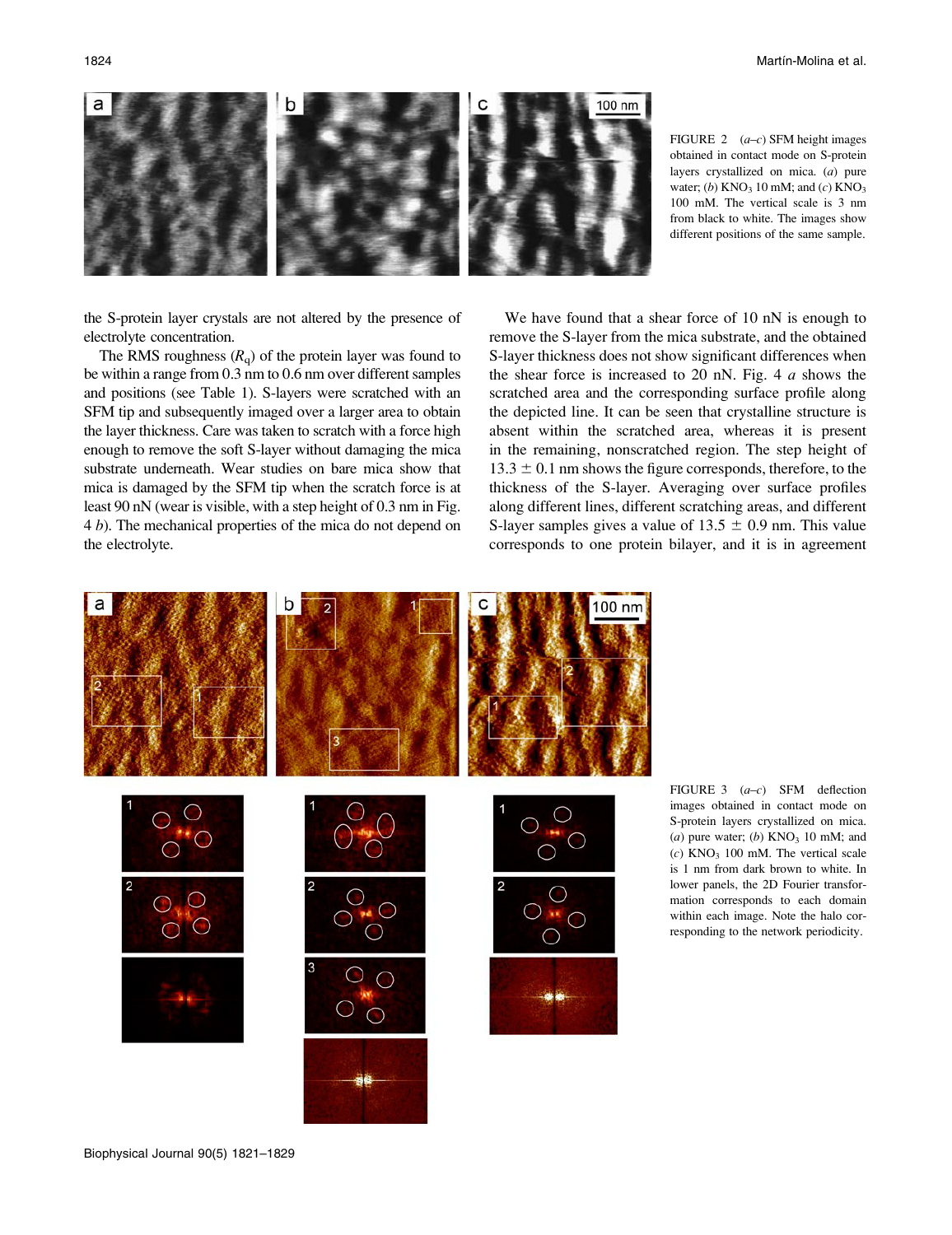TABLE 1 RMS roughness  $(R<sub>a</sub>)$  of S-layers as a function of the  $KNO<sub>3</sub>$  concentration obtained from SFM images; the values are averages from three different samples

| $KNO3$ concentration/M | $R_{\alpha}$ (RMS)/nm |
|------------------------|-----------------------|
| Milli-O water          | $0.29 \pm 0.05$       |
| 0.01                   | $0.6 \pm 0.3$         |
| 0.1                    | $0.6 \pm 0.3$         |

with the thickness of recrystallized SbpA on hydrophilic Si wafers (37) and on polyelectrolyte supports (34).

## Forces between two S-layers studied by SFA in aqueous media

Forces between S-layers in water measured with the SFA are shown in Fig. 5. As can be seen, the interactions between the S-layers are similar after they have been pressed against each other with a load of 20 mN  $\text{m}^{-1}$ . This shows that the layers are not damaged by the strongest applied compression. Upon separation, no adhesive force is measured and no hysteresis in the force is observed. Therefore, only approaching curves are shown. Another remarkable feature of these curves is the existence of several regimes as a function of the separation distance (D). At  $D > 100$  nm, the force is zero. For distances in the interval 40 nm  $\langle D \rangle$  100 nm, the force varies exponentially with distance with a decay length of  $\lambda_{W1} \sim 22$  $\pm$  2 nm. Finally, the last regime of interaction observed appears at distances 20 nm  $\leq D \leq 40$  nm, where the curves also show an exponential decreasing behavior but with a decay length smaller than that of the previous regime ( $\lambda_{W2}$  =  $5.5 \pm 0.4$  nm).



FIGURE 5 SFA interaction measurements between two S-layers in aqueous media as a function of the separation distance D for two values of  $F_{\text{max}}/R$  and different approaches. The force/distance profiles are reproducible even after the S-layers were brought to a force  $F/R$  of 20 mN m<sup>-1</sup>. The error of the measurement is 0.05 mN  $m^{-1}$ , no error bars have been plotted to make the graph clearer.

Fig. 6 shows the interaction curves in the presence of 10 mM KNO<sub>3</sub> aqueous solution. The force is zero for  $D > 75$ nm. Below this distance, the interaction force is repulsive showing a decay length of  $9 \pm 1$  nm. Below 40 nm, a second exponential regime sets in. This regime is similar to the one observed in pure water, i.e., an exponential repulsion with a decay length of 5.5 nm. In the curves shown in Fig. 6 (10  $mM$  KNO<sub>3</sub>) only the last one is shifted toward larger distances, indicating that the layer has been affected by the compression at 20 mN  $m^{-1}$  in contrast with S-layers in pure water. Like the results obtained in pure water, no adhesive



FIGURE 4 (a) Height SFM images in contact mode of scratched S-protein layers crystallized on mica (applied shear force, 10 nN). The scratched area is  $250 \times 250$  nm<sup>2</sup>. The surface profile below corresponds to the depicted line on the image. A step height of 13.3  $\pm$  0.1 nm is obtained from the profile. The vertical scale from black to white is 5 nm. (b) Height SFM image in contact mode of a bare mica surface, showing the scratched region when the shear force is 90 nN (almost an order of magnitude larger than the force necessary to scratch the S-layer). The step height between a worn and a nonworn mica region is 0.3 nm.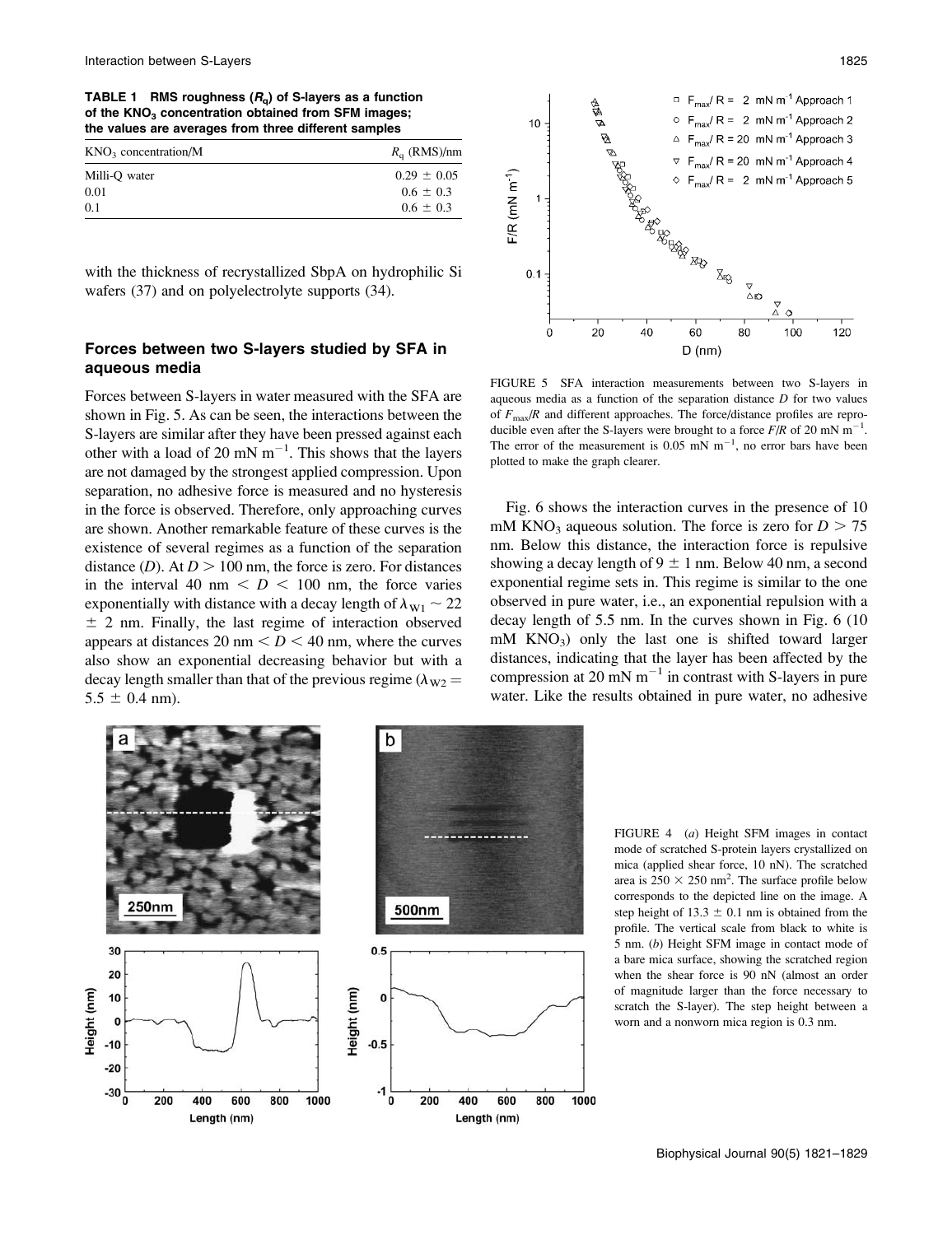

FIGURE 6 SFA interaction measurements between two S-layers in 10  $mM KNO<sub>3</sub>$  solution as a function of the separation distance D for two values of  $F_{\text{max}}/R$  and different approaches. After the S-layers were brought to a force  $F/R$  of 20 mN m<sup>-1</sup>, the long-range force regime is different (error bar,  $0.05$  mN m<sup>-1</sup>).

force is measured upon separation of the surfaces and no hysteresis is observed. Fig. 7 shows the interaction between S-layers in 100 mM  $KNO<sub>3</sub>$  aqueous solution. When the layers have not been subjected to a strong compression, a first exponential force regime sets in within the range 32 nm  $\langle D \rangle$  40 nm and a decay length of  $\lambda_{w3}$   $\sim$  1.7  $\pm$  0.3 nm. At smaller distances, the same force regime is observed as found in 10 mM electrolyte and in water. Fig. 7 also shows that there are significant differences in the curves obtained after the layers have been subjected to a strong compression. This shows that compression at high electrolyte concentrations produces irreversible changes in the protein layer structure. As a result the repulsive interaction at distances higher than



FIGURE 7 SFA interaction measurements between two S-layers in 100 mM KNO<sub>3</sub> solution as a function of the separation distance for several values of  $F_{\text{max}}/R$  and different approaches. After the S-layers were brought to a force  $F/R$  of 20 mN m<sup>-1</sup>, the forces are of longer range. However, the short-range regime is not affected (error bar,  $0.05$  mN m<sup>-1</sup>).

32 nm is of longer range. Contrarily, the short-range repulsion at distances shorter than 32 nm is not affected. As in the preceding cases, no adhesion is observed upon separation.

Control experiments with denatured S-layers were carried out. Table 2 shows the decay length of the repulsive force and the calculated elastic modulus when the denatured S-layers are approached and compressed, respectively. Fig. 8 shows the interaction between two denatured S-layer surfaces in  $100$  mM KNO<sub>3</sub>. It can be seen that after compression the denatured protein layers show adhesion forces, which could not be measured for recrystallized S-layers.

## **DISCUSSION**

S-proteins recrystallize on mica, forming a protein bilayer with crystal domains of  $50 \times 50 - 150 \times 150$  nm<sup>2</sup> in size and an RMS roughness of  $\sim$ 1 nm. The R<sub>q</sub> values are small relative to the variation of the forces with distance shown in Figs. 5–7, and they should not have any effect on these forces. The interaction between S-layers in water and in 1:1 electrolyte aqueous solution is characterized by two force regimes. At distances  $>32$  nm, the repulsive force depends on electrolyte concentration, whereas at smaller distances, no influence of the electrolyte could be detected. At 100 mM  $KNO<sub>3</sub>$ , the protein layers appear to be modified after being pressed with a maximum load of 20 mN  $m^{-1}$ .

At 10 mM  $KNO<sub>3</sub>$  or in pure water, the protein layer is not affected by the stronger compression. In all cases, there is no adhesion. This is consistent with the SFM observation that once a bilayer is adsorbed, no more protein adsorbs on it.

Repulsive forces between recrystallized S-layers start at distances of 100 nm, 60 nm, and 40 nm in pure water, 10 mM electrolyte, and 100 mM electrolyte, respectively. The shorter range of the forces when electrolyte is present is consistent with the lower force needed in SFM to image the structure of the protein layer, in contrast with the force needed to image the S-layers in pure water. In the longdistance regime, the force is repulsive, with an exponential decay length that decreases when the electrolyte concentration is increased. One is, therefore, tempted to attribute this force to an electrostatic double-layer interaction. However, the decay lengths are not close to the values expected from a purely electrostatic interaction: in water, the decay length is

TABLE 2 Decay length and compressibility modulus for denatured S-layers

|                  | Water           | $10 \text{ mM}$ | $100 \text{ mM}$ |
|------------------|-----------------|-----------------|------------------|
| $\lambda_1$ (nm) | $20 \pm 4$      | $6.0 \pm 1.6$   | $6.2 \pm 1.4$    |
| $\lambda_2$ (nm) | $5.7 \pm 0.6$   | $6.0 \pm 1.6$   | $6.2 \pm 1.4$    |
| $k$ (Mpa)        | $0.60 \pm 0.06$ | $0.64 \pm 0.15$ | $0.7 \pm 0.2$    |

The value of the modulus is similar to the value obtained for recrystallized S-layers. Conversely, the decay lengths in the presence of  $KNO<sub>3</sub>$  denote only one repulsive regime.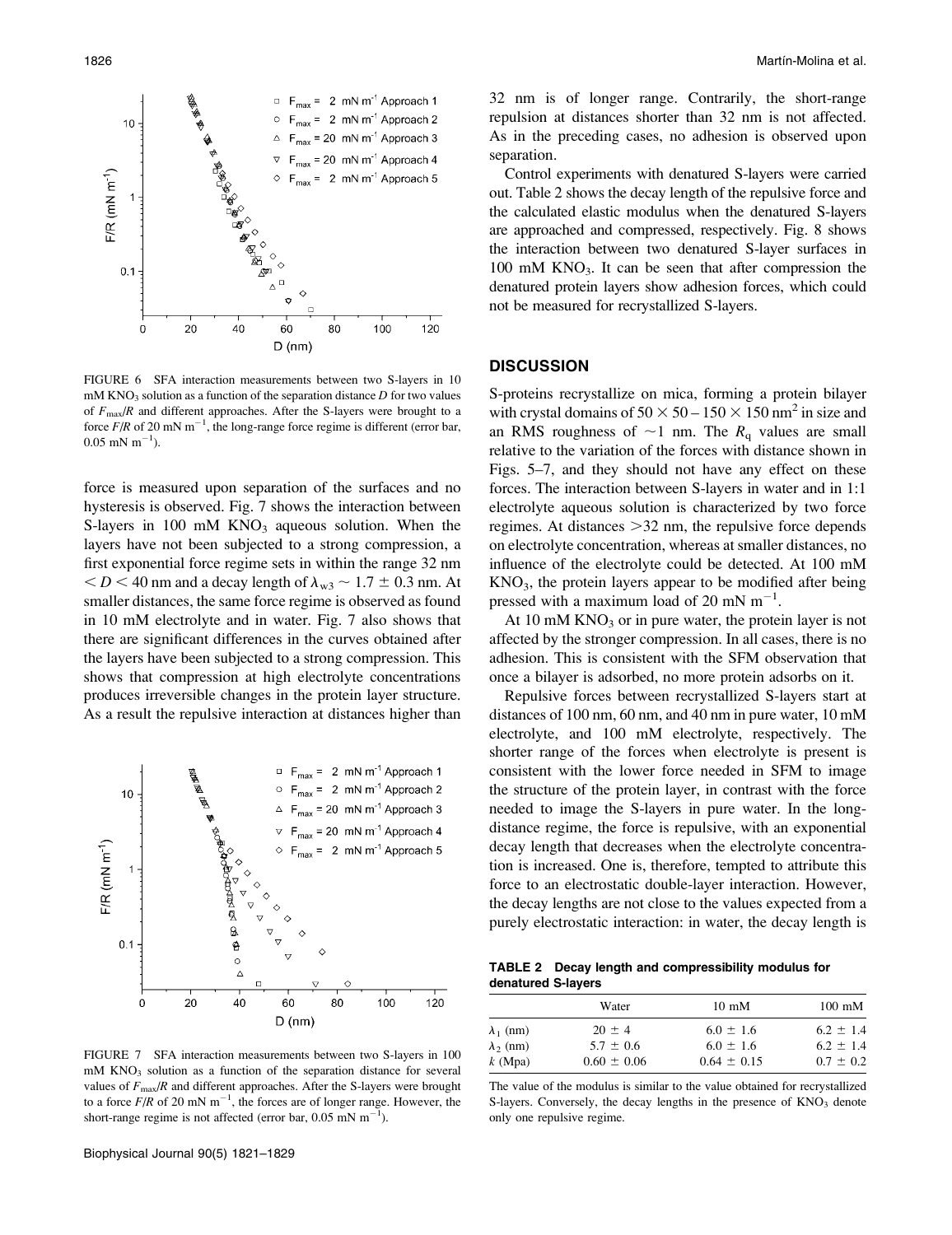

FIGURE 8 SFA interaction measurement between two denatured S-layer surfaces. The decay of the repulsive force is different than for recrystallized S-layers. The main result is the appearance of adhesion forces, which are not detected when the protein layer is crystalline.

22 nm, much lower than the expected value of 170 nm; in 10  $mM KNO<sub>3</sub>$ , one would expect 3 nm, but the experimental value is 9 nm; only in the case of  $100 \text{ mM KNO}_3$  is the decay length (1.7 nm) not far from the expected value (0.96 nm). This leads to the conclusion that in addition to electrostatic double-layer forces, there should be other forces contributing to the interaction.

One possible origin could be that after the layers are formed from a solution composed of 0.5 mM Tris-HCl and 10 mM  $CaCl<sub>2</sub>$  and the surfaces transferred into the SFA, some  $CaCl<sub>2</sub>$  would also be transferred in the apparatus. However, this is unlikely because the surfaces are first transferred from a 5 mL beaker into a 2 L beaker of ultrapure water to wash away the excess of proteins and ions of the solution before being mounted in the SFA. Dissimilarities between the decay length obtained experimentally and the Debye length in pure water have been previously found in other SFA experiments (38). Another possible origin of these small forces could be steric forces coming from a small quantity of polypeptide chains sticking out from the proteins of the S-layer. In fact, in our case, steric and double-layer interactions seem to act over the same distance range and are, therefore, mixed. These are generally called electrosteric interaction (39). The short-range force regime is the same in the three electrolyte concentrations studied. At distances  $<$ 32 nm, the proteins are pressed against each other and the measured forces are likely to be the elastic response of the S-layers.

One can therefore conclude that the elastic compression of S-layers is a purely reversible and reproducible process within these experimental conditions. In the three electrolyte concentrations studied, the compression regime starts around 32 nm. This distance is close to two recrystallized S-layers on mica and is fairly consistent with the thickness (13.5 nm) measured by SFM. The compressibility of the S-layers can be quantified through the elastic modulus,  $k$ , which characterizes the deformation of a material  $(\Delta D)$  when it is subjected to a change of pressure  $\Delta P$  perpendicular to the surface:  $k = D$  $dP/dD$ . The pressure P is obtained from Derjaguin's approximation (40), which relates the force  $F(D)$  between two curved surfaces of radius R to the energy per unit area  $E(D)$  between flat surfaces:  $F(D) = 2\pi RE(D)$ . Taking the derivative relative to D of each member leads to the pressure  $P =$  $(2\pi R)^{-1} dF/dD$ . Therefore, from the values of  $F/R$  and D, one<br>can calculate P versus D. The value of the compressibility can calculate  $P$  versus  $D$ . The value of the compressibility modulus of the S-layers is given by the slope in the graph of Fig. 9  $b$ . In this way, a value of  $k$  at the onset of the compression can be deduced from the points between the two dotted vertical lines in Fig. 9 a. This value,  $0.6 \pm 0.2$  MPa, obtained for water, 10 mM, and 100 mM, is independent of electrolyte concentration. The same calculation has been carried out for the denatured S-protein layer (see Table 2), obtaining the same value within experimental error. This



FIGURE 9 (a) Effect of the electrolyte concentration in the interaction forces between S-layers. (b) Rescaled graph showing the elastic compression of the S-layer calculated using Derjaguin's approximation. The points between the two dotted lines are used to calculate the elastic modulus of the S-layers from the equation  $dP/dD = k/D$ .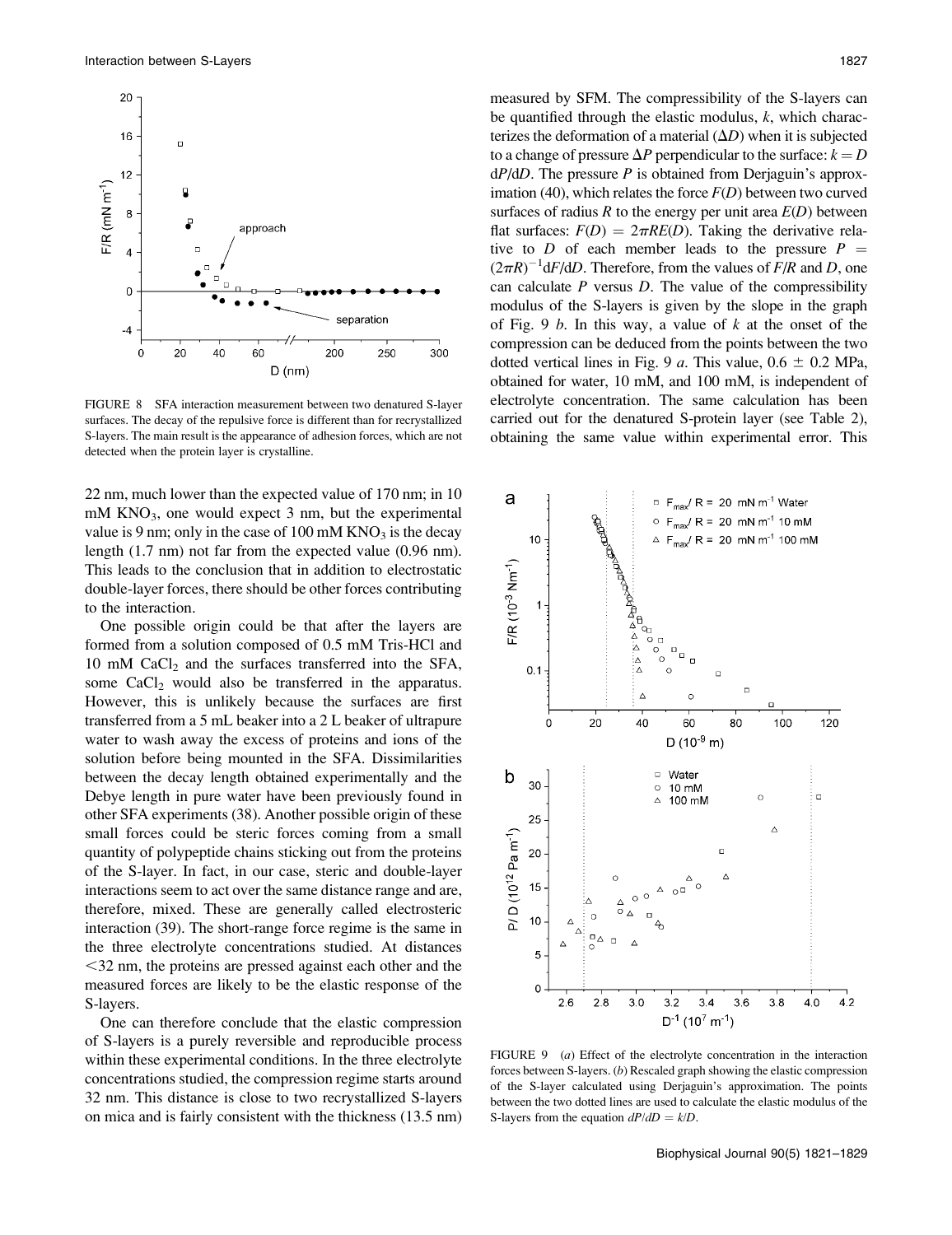could be explained by considering that the denaturation process does not lead to protein desorption from the mica surface (41), leading to the compression of the same amount of polymer for a constant volume. However, the important feature of the control experiments with denatured proteins is the existence of adhesion forces. These results show that recrystallized S-layers avoids cell wall-cell wall fusion, meaning that another component of the bacterial cell wall should be responsible for such biological phenomenon. Even though Table 2 shows the decay of the repulsive force between denatured S-layers, no real output of the repulsive regime can be asserted. This is due to the fact that there are several ways of denaturating the S-layer leading to different surface topology  $(41)$  and therefore to a variety of force regimes. Mechanical properties of other bacterial surfaces have been reported in the literature. Thus the *B*. *subtilis* envelope was found to have a compressibility of  $10^7$  Pa (42), and the turgor pressure of the M. gryphiswaldense envelope was 10<sup>5</sup> Pa (43). A compressibility modulus of  $2.5 \times 10^7$  Pa was reported for gram negative Murein sacculi (44).

#### CONCLUSIONS

The recrystallization of the S-layer protein SbpA on mica has been monitored online with a scanning force microscope. The self-assembly process led to single crystal domains of areas ranging from  $50 \times 50$  nm<sup>2</sup> to  $150 \times 150$  nm<sup>2</sup> after approximately half an hour. The calculated lattice parameters on single crystal domains,  $a = b = 14$  nm,  $\gamma = 90^{\circ}$ , are in agreement with values obtained for bacteria. Neither the agreement with values obtained for bacteria. Neither the lattice parameters nor the RMS roughness of the protein layer showed any dependence on the used  $KNO<sub>3</sub>$  concentrations. The threshold shear force necessary to disrupt the recrystallized SbpA protein layer on mica was 10 nN. A thickness of the adsorbed protein layer of 13.5 nm, which corresponds to a protein bilayer, was determined by the scratching method. This value is in agreement with the distance measured interferometrically with the SFA when two S-protein layers are brought into contact. The interaction forces between two S-layers in aqueous media are repulsive. The surfaces have been found to be nonadherent for recrystallized S-layers. Conversely, denaturation of the protein layer leads to adhesion behavior. These results show that recrystallized SbpA proteins do not promote cell-cell adhesion. The repulsive interaction between recrystallized S-layers follows two regimes. The long-range regime is exponential with a decay length that changes with ionic strength. However, electrostatic double-layer forces are not enough to explain the experimental results, and the effect of steric interactions cannot be ruled out. At high ionic strength and after the S-layers have been compressed, the interaction range changes, indicating that the surface of the protein layers has been modified. At smaller distances, below 40 nm, a short-range regime is observed, which does not depend strongly on the ionic strength. The exponential

decay length is  $\sim$  5 nm. This force regime is not altered after applying a high load  $(20 \text{ mN m}^{-1})$  upon the surfaces, in contrast to what was observed at longer distances illustrating the stability of the protein conformation. In this regime, the compression of the S-layer takes place. Although the core of the protein layer was damaged locally after several compression cycles at 20 mN  $m^{-1}$ , a value of 0.6 Mpa of the compressibility modulus of the recrystallized S-layer could be obtained.

The authors thank J. Friedmann and R. Berger for technical support. R. v. Klitzing, K. Melzak, and S. Rodríguez are acknowledged for reading the manuscript.

This work was supported by the FP5 EU-RTN program ''Nanocapsules'' No. HPRN-CT-2000-00159 and AFOSR project F49620-03-1-0222. S.M.F. also thanks the Max Planck Society for financial support. J.L.T.H. is a Ramón y Cajal Senior Research Fellow (Program of the Spanish Ministry of Education and Science).

#### **REFERENCES**

- 1. Askin, A. 1997. Optical trapping and manipulation of neutral particles using lasers. Proc. Natl. Acad. Sci. USA. 94:4853–4860.
- 2. Evans, E., K. Ritchie, and R. Merkel. 1995. Sensitive force technique to probe molecular adhesion and structural linkages at biological interfaces. Biophys. J. 68:2580–2587.
- 3. Binnig, G., C. F. Quate, and Ch. Gerber. 1986. Atomic force microscope. Phys. Rev. Lett. 56:930–933.
- 4. Butt, H.-J. 1991. Measuring electrostatic, van der Waals, and hydration forces in electrolyte solutions with an atomic force microscope. Biophys. J. 60:1438–1444.
- 5. Rief, M., F. Oesterheld, B. Heymann, and H. E. Gaub. 1997. Single molecule force spectroscopy on polysaccharides by atomic force microscopy. Science. 275:1295–1297.
- 6. Williams, P. M., S. B. Fowler, R. B. Best, J. L. Toca-Herrera, K. Scott, A. Steward, and J. Clarke. 2003. Hidden complexity in the mechanical properties of titin. Nature. 442:446–449.
- 7. Benz, M., T. Gutsmann, C. Nianhuan, R. Tadmor, and J. Israelachvili. 2004. Correlation of SFM and SFA measurements concerning the stability of supported lipid bilayers. Biophys. J. 86:870–879.
- 8. Israelachvili, J. N., and G. E. Adams. 1978. Measurement of forces between two mica surfaces in aqueous electrolyte solutions in the range 0–100 nm. J. Chem. Soc. Faraday Trans I. 4:975–1001.
- 9. Pincet, F., T. Le Bouar, Y. Zhang, J. Esnault, J. M. Mallet, E. Perez, and P. Sinay. 2001. Ultraweak sugar-sugar interactions for transcient cell adhesion. Biophys. J. 40:1354–1358.
- 10. Ly, H. V., D. E. Block, and M. L. Longo. 2002. Interfacial tension effect of ethanol on lipid bilayer rigidity, stability, and area/molecule: a micropipet aspiration approach. Langmuir. 18:8988–8995.
- 11. Bergeron, V., and P. M. Claesson. 2002. Structural forces reflecting polyelectrolyte organization from bulk solutions and within surface complexes. Adv. Colloid Interface Sci. 96:1–20.
- 12. Klitzing, R. V., and H.-J. Müller. 2002. Film stability control. Curr. Opin. Colloid Interface Sci. 7:18–25.
- 13. Israelachvili, J. N., and H. Wennerstrom. 1992. Entropic forces between amphiphilic surfaces in liquids. J. Phys. Chem. 96:520–553.
- 14. Rand, R. P., and V. A. Parsegian. 1989. Hydration forces between phospholipid bilayers. Biochim. Biophys. Acta. 988:351–376.
- 15. Toca-Herrera, J. L., H. J. Müller, R. Krustev, T. Pfohl, and H. Möhwald. 1999. Influence of ethanol on the thickness and free energy of film formation of DMPC foam films. Colloids Surf. A. 152: 357–365.